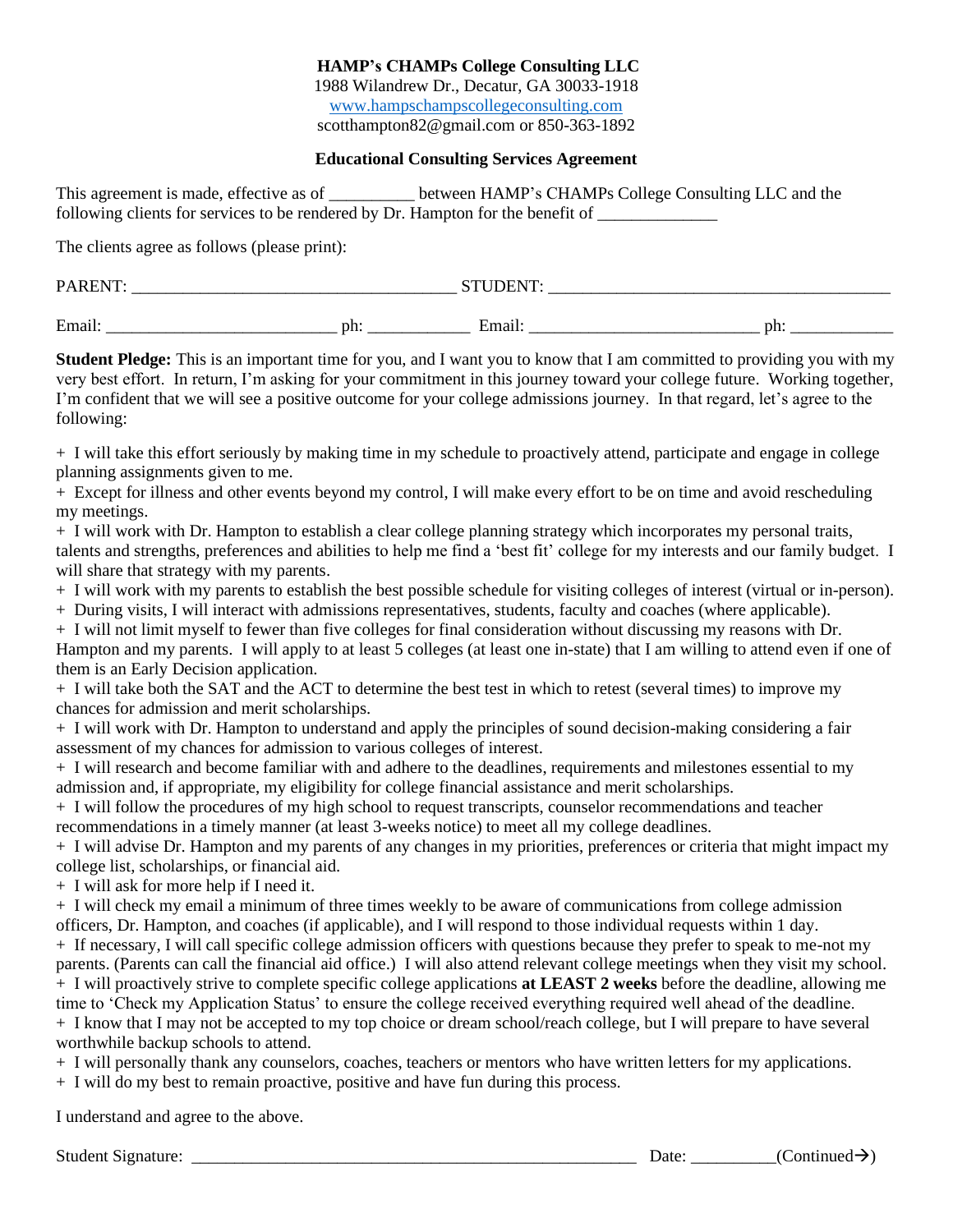With this agreement, Dr. Hampton of Hamp's Champs College Consulting LLC becomes an advisor to your family. He will provide information, counseling, proprietary tools and assessments to help you develop and implement a custom strategy with regards to college interests, admission requirements, costs and enrollment, based on the service plan that you select. He does not "guarantee" admission to any college or university, nor can he "guarantee" funding from any source. He does not provide legal, tax or investment advice. Additional details on fees and services are described below.

**Meetings:** Meetings (by phone or ZOOM) are scheduled whenever you or Dr. Hampton believe they are necessary. Meetings typically range from 30-90 minutes, depending on the topic of discussion and questions, and typically take place between 8am and 6pm, and also on weekends if necessary and available. Besides the initial meeting and the Common Application walk-thru in June before senior year, most of the conversations will be communicated via email, texts or short phone discussions.

**Communications outside meetings:** E-mail is preferred, but you are welcome to call/text (before 7PM) and Dr. Hampton will respond as soon as possible, unless traveling or ill. He will occasionally email or text you (student and parent) to remind you of upcoming meetings, deadlines, or relevant opportunities. All interactions (meetings, emails, texts, phone discussions) will be recorded on a log, which is also used for billing for hours of services rendered.

**Payments:** The 'Future Success' Plan outlined below **is prepaid.** Additional hourly consultation fees are typically paid at various intervals (after 3-5 hrs. of services) when invoiced. The 'Hourly Plan' requires a **\$750 deposit**, which covers the initial 4 hours of services. **All meetings and research to prepare for meetings (e.g. college list preparation, survey & resume review/feedback), as well as phone conversations/emails/texts/reminders, essays and application feedback are also clocked and charged-at the hourly rate.** All financial transactions are completed with this agreement using a personal check or ZELLE.

**Cancellation:** This agreement may be canceled by either of us with written notice (email) at any time, which will generate a final invoice for payment of services rendered as listed on the log.

**Acknowledgement of Contract:** The parent(s) or guardian(s) acknowledge that they have read this Educational Consulting Services Agreement and that they understand the nature of the services to be rendered and the applicable Plan fees. They further acknowledge that they have been afforded an opportunity to discuss any questions about the substance or terms of this agreement before entering their signatures below. All fees for the 'Future Success' plan are due a day prior to the meeting and hourly fees will be invoiced periodically, unless other arrangements are made, and are payable for educational planning and the options made available to the family, whether or not the family avails itself of these options.

### **NOTE: Cannot GUARANTEE acceptance into any specific college**

(Printed name/signature of Parent) Scott E. Hampton, Ph.D.

Independent Educational Consultant HAMP's CHAMPs College Consulting LLC

### **Consulting COST Plans** (Check one and initial by box):

(Initials)…..Please make check payable to **HAMP's CHAMPs CC LLC or Zelle to scotthampton82@gmail.com**

 $\Box$  **Hourly Plan: \$190/hr** (typically Juniors & Seniors) for consultation, online research, application/essay reviews, reminders, phone/text conversations etc.

\_\_\_\_\_\_\_\_\_\_\_\_\_\_\_\_\_\_\_\_\_\_\_\_\_\_\_\_\_\_\_\_\_\_\_\_\_\_\_\_\_\_ \_\_\_\_\_\_\_\_\_\_\_\_\_\_\_\_\_\_\_\_\_\_\_\_\_\_\_\_\_\_\_\_\_\_\_\_\_\_\_\_

- o **A \$750 initial deposit is required,** which prepays the first 4 hours of services.
- □ \_\_\_\_\_ 'FUTURE SUCCESS' College Journey Plan for \$750 (typically 9<sup>th</sup>-10<sup>th</sup> graders-see attached)
	- o Overview & organizational tools/strategy to highlight student successes & college exploration
	- o Relevant colleges to consider (based on student interests and abilities)
	- o Tips/examples of college essays and the college application process
	- o **Follow-up consultation on essays, applications, questions, interview prep etc. at reduced rate (\$165/hr)**